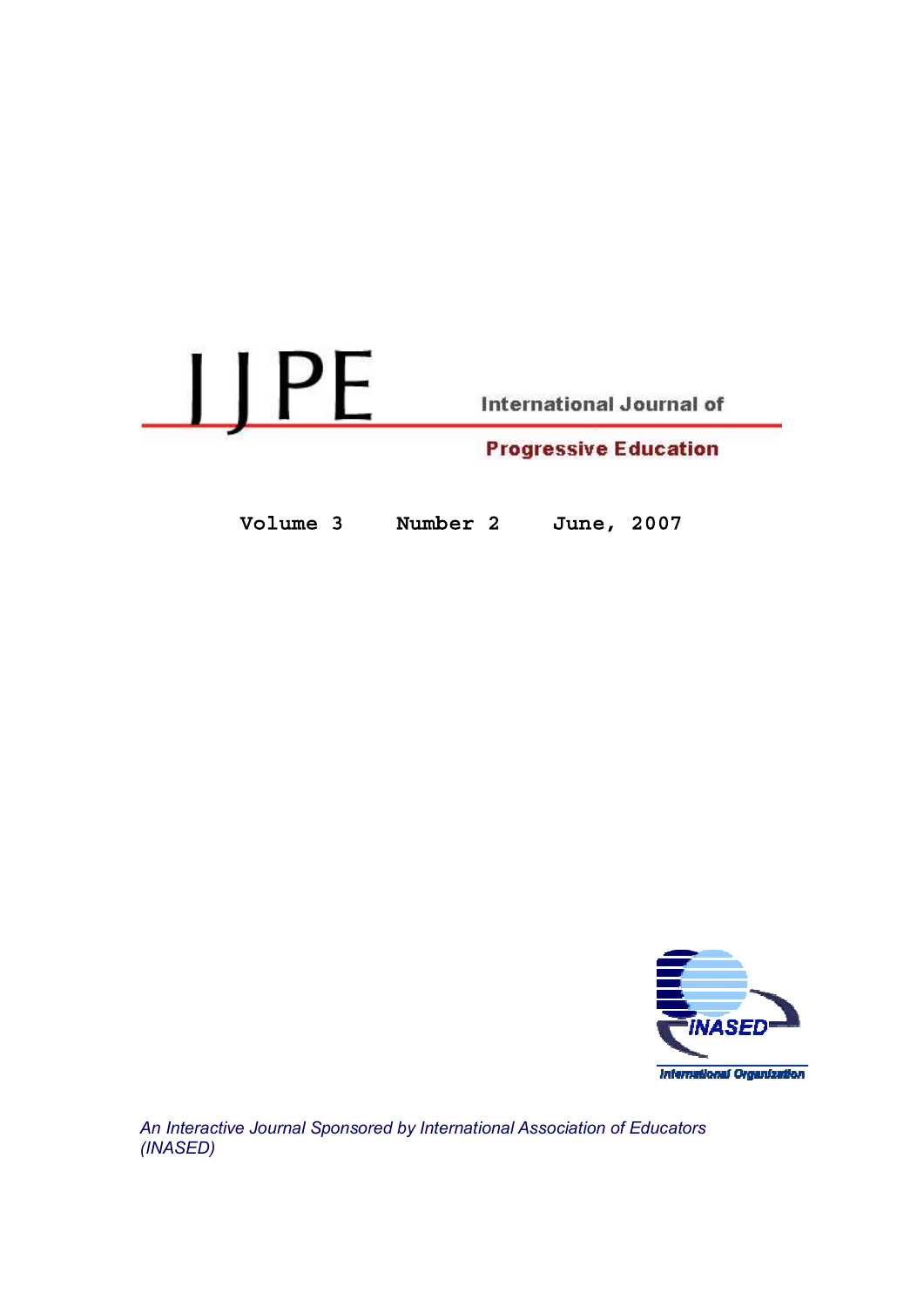# **International Journal of Progressive Education**

Frequency: Three times a year; February, June, and October

ISSN: 1554-5210

# Indexing/Abstracting:

- 1- OCLC-WorldCat: http://www.oclc.org/worldcat/default.htm
- 2- Journal Finder: http://journalfinder.uncg.edu/demo/
- 3- Directory of Open Access Journals: (DOAJ): http://www.doaj.org/home
- 4- EBSCO Publication: http://www.ebsco.com
- 5- AERA e-journals: http://aera-cr.asu.edu/ejournals/
- 6- NewJour (A Listing of New Electronic Journals)
- 7- Cabell's Directory of Publishing: http://www.cabells.com
- 8- International Society for Exploring Teaching and Learning: http://www.isetl.org/
- 9- Australian Government Education Portal: http://www.education.gov.au/goved/go
- 10- Education Network Australia: http://www.edna.edu.au/edna/go
- 11- ERIC: http://www.eric.ed.gov/

# 2007 Subscription Rates

- \$35 Association Member USA (Canada: \$40; Rest of World: \$50)  $\bullet$
- \$45 Individual USA (Canada: \$50; Rest of World: \$55)
- \$35 Student USA (Canada: \$40; Rest of World: \$50)
- \$140 Library/Institution USA (Canada: \$160; Rest of World: \$160)

Single Issues and Back Issues: \$25 USA (Canada: \$35; Rest of World: \$35)

If you wish to subscribe for the printed edition of IJPE, please send the subscription fee as check or money order (payable to International Association of Educators) to the following address:

International Association of Educators 1965 S. Orchard Street #D University of Illinois Urbana, IL 61801 USA

Print copies of past issues are also available for purchased by contacting the Customer Service department subscription@inased.org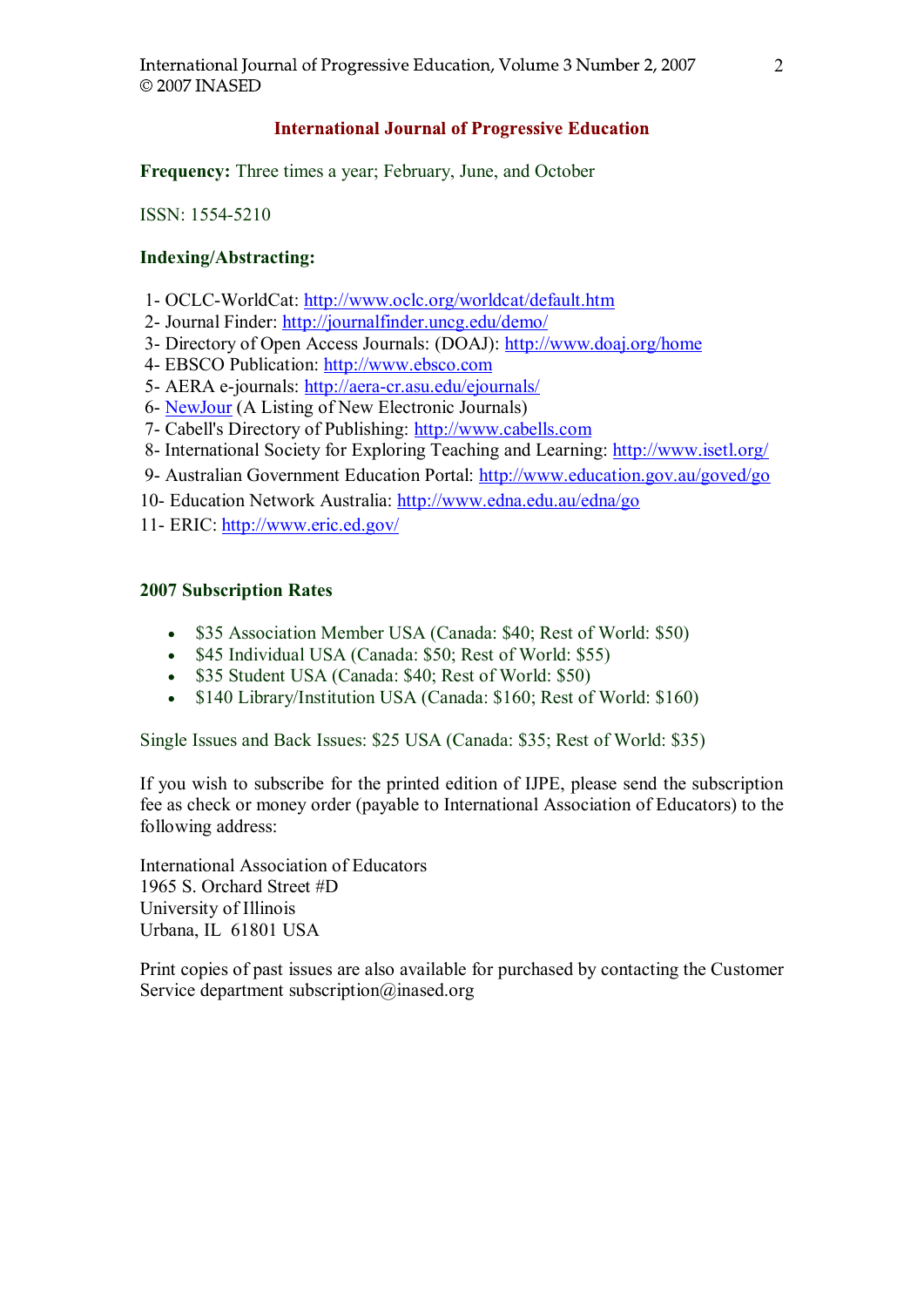### **International Journal of Progressive Education**

Editor:<br>Chen Xinren

Nanjing University, China

**Managing Editor:**<br>Mustafa Yunus Eryaman

Assistant Managing Editors:

Eryca Rochelle Neville Nihat Kahveci Alex Jean-Charles Mustafa Koc He Ning

#### Editorial Board:

Bertram Chip Bruce Peggy Placier Yang Changyong Sharon Tettegah Fernando Galindo Susan Matoba Adler Carol Gilles Julie Matthews Nezahat Guclu Cushla Kapitzke Catalina Ulrich Rauf Yildiz Juny Montoya Winston Jumba Akala Ayse Ottekin Demirbolat Kwok Keung HO Zeynel Amac Sara Salloum Mustafa Ulusoy Pragasit Sitthitikul Serkan Toy Catherine D Hunter Ismail Sahin Bongani Bantwini Cemalettin Ayas Mehmet Acikalin Abdulkadir Demir Luisa Rosu Caglar Yildiz Sheila L. Macrine Tuncay Saritas Hakan Dedeoglu Ihsan Seyit Ertem Youngyung Min Raul Alberto Mora Velez Van-Anthoney Hall

Canakkale Onsekiz Mart University, Turkey

University of Missouri-Columbia, USA University of Illinois at Urbana-Champaign, USA University of Illinois at Urbana-Champaign, USA Isparta Suleyman Demirel University, Turkey Nanjing University, China

University of Illinois at Urbana-Champaign, USA University of Missouri-Columbia, USA Southwest China Normal University China University of Illinois at Urbana-Champaign, USA Universidad Mayor de San Simón, Bolivia University of Illinois at Urbana-Champaign, USA University of Missouri-Columbia, USA University of the Sunshine Coast, Australia Gazi University, Turkey University of Queensland, Australia Universitatea din Bucuresti, Romania Yuzuncu Yil University, Turkey Universidad de Los Andes, Bogoti, Colombia Catholic University of Eastern Africa, Kenya Gazi University, Turkey Hong Kong Institute of Education, Hong Kong Indiana University, Bloomington, USA University of Illinois at Urbana-Champaign, USA Gazi University, Turkey Walailak University, Thailand Iowa State University,USA University of Illinois at Urbana-Champaign, USA Iowa State University,USA University of Illinois at Urbana-Champaign, USA Ohio State University, USA Ohio State University, USA University of Missouri-Columbia, USA University of Illinois at Urbana-Champaign, USA University of Illinois at Urbana-Champaign, USA Montclair State University, USA Iowa State University,USA University of Florida, USA University of Florida, USA University of Illinois at Urbana-Champaign, USA University of Illinois at Urbana-Champaign, USA University of Illinois at Urbana-Champaign, USA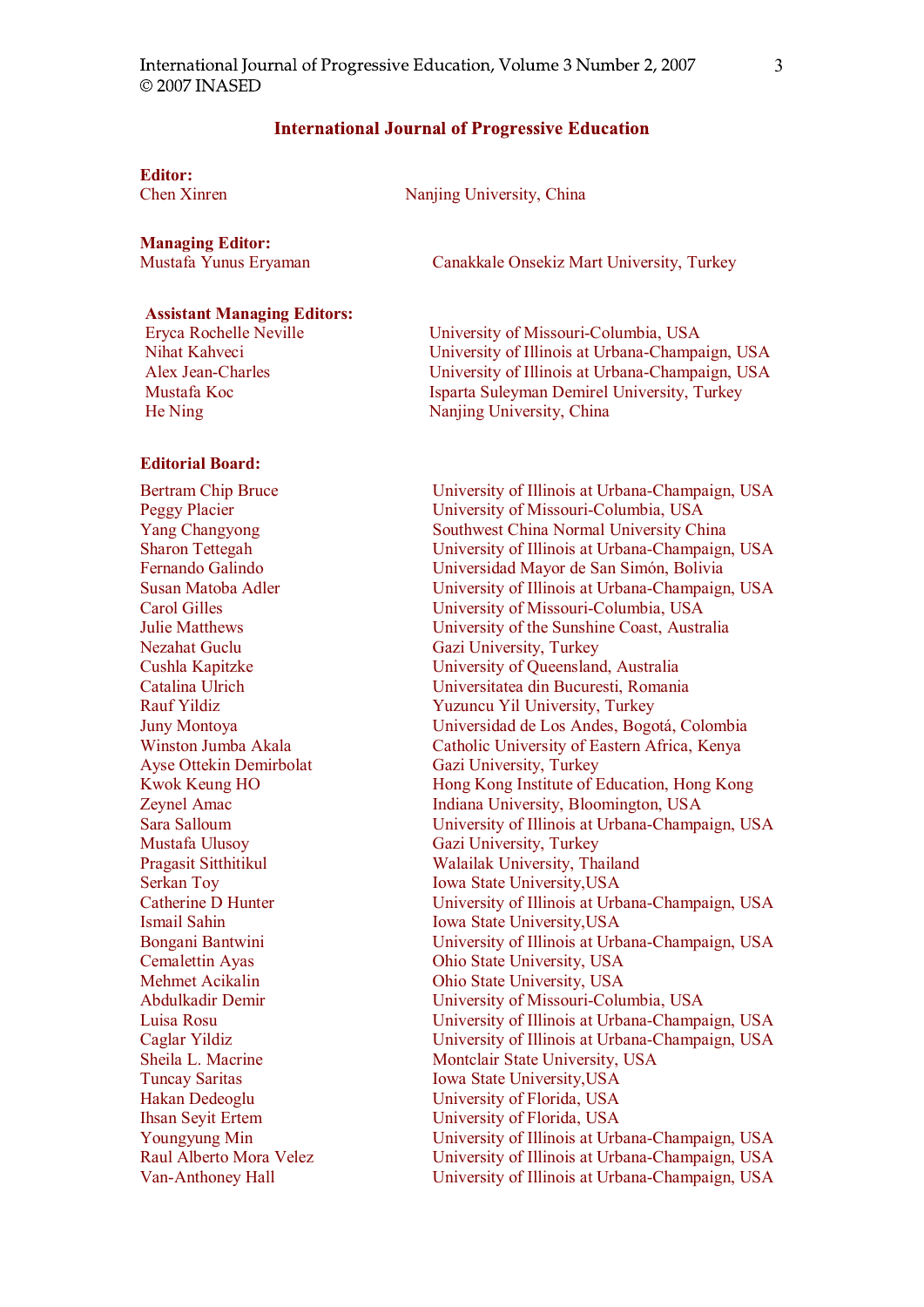Chan Raymond M.C. Pauline Sameshima Martina Riedler Erdal Toprakci

# Advisory Board

Hong Kong Baptist University Washington State University, USA University of Illinois at Urbana-Champaign, USA Cumhuriyet University, Turkey

Lu Youquan East China Normal University, China Ma Hemin East China Normal University, China<br>Chrispen Matsika Georgia College & State University Georgia College & State University

Wei Liu University of Illinois at Urbana-Champaign, USA

Jeylan Woliye Hussein<br>
Zorhasni Zainal Abiddin<br>
University Pudra Malasia University Pudra Malasia

The views expressed in this publication are not necessarily those of the Editor or the Editorial Review Board, nor the officers of the International Association of Educators (INASED). Copyright, 2006, International Association of Educators (INASED). ISSN 1554-5210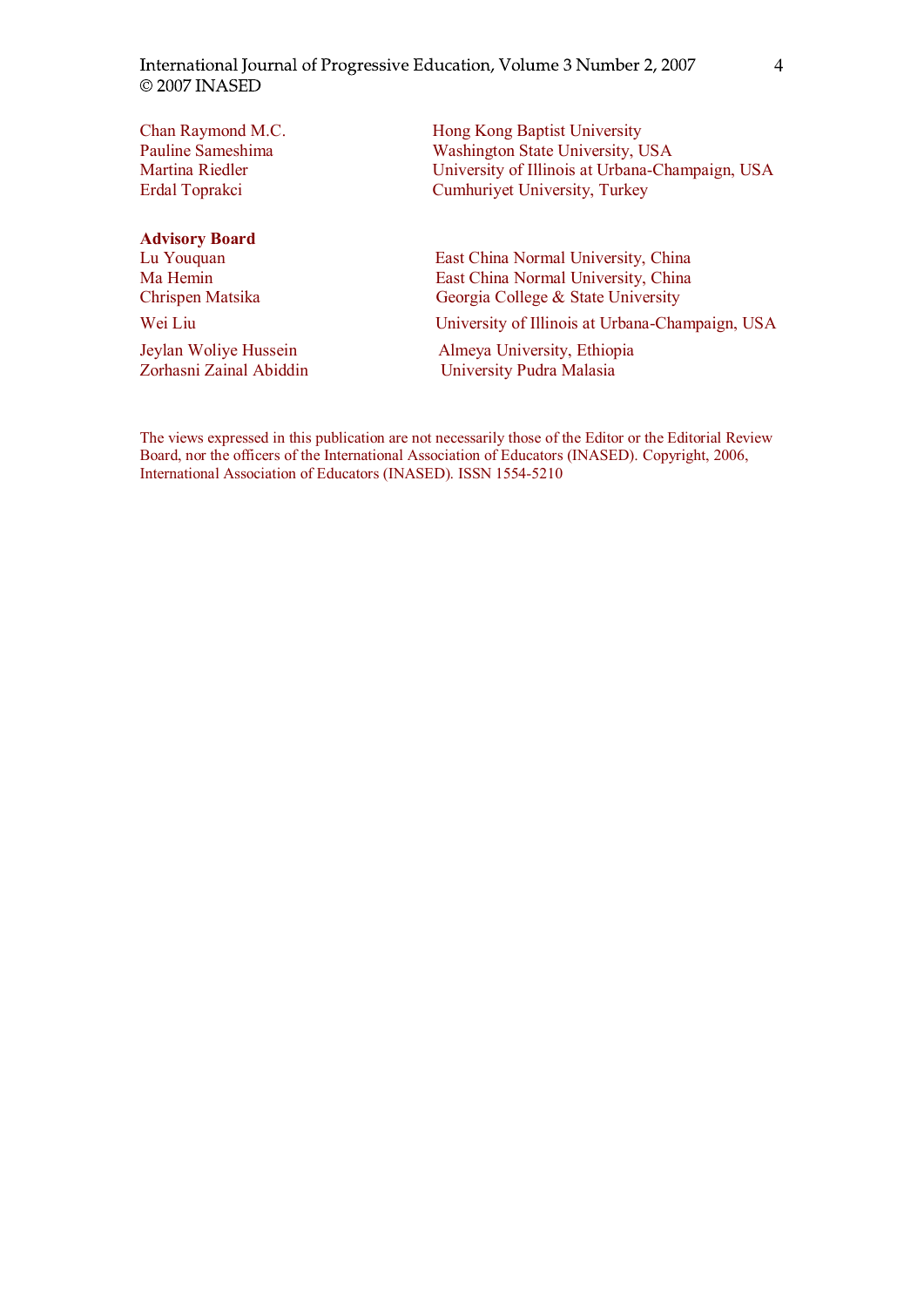# International Journal of Progressive Education

# Guest Editors:

| Assoc. Prof. Dr. Carol Gilles | University of Missouri-Columbia           |
|-------------------------------|-------------------------------------------|
| Prof. Dr. Dorothy Watson      | University of Missouri-Columbia (retired) |

# Guest Reviewers:

| Dr. Jayne DeLawter              | Sonoma State University, Rohnert Park, California (retired)               |
|---------------------------------|---------------------------------------------------------------------------|
| Dr. Don Enoki                   | Hawaii Department of Education; City University of Seattle,<br>Washington |
| Dr. Virginia Juettner           | Alaska Pacific University - Anchorage                                     |
| Dr. Dorothy King                | Center for Expansion of Language and Thinking                             |
| Dr. Mary Kitagawa               | Mark's Meadow Elementary School, Amherst,<br>Massachusetts (retired)      |
| Ms. Hsiao-chien Lee             | University of Missouri-Columbia                                           |
| Mr. Kongmo Lim                  | University of Missouri-Columbia                                           |
| Dr. Eryca Neville               | University of Missouri-Columbia                                           |
| Dr. Peggy Placier               | University of Missouri-Columbia                                           |
| Dr. Pat Smith                   | University of Ballarat, Victoria, Australia (Fellow)                      |
| Dr. Jennifer Wilson             | University of South Carolina- Columbia                                    |
| <b>Special Assistance from:</b> |                                                                           |
| Ms. Shannon Cuff                | University of Missouri-Columbia                                           |